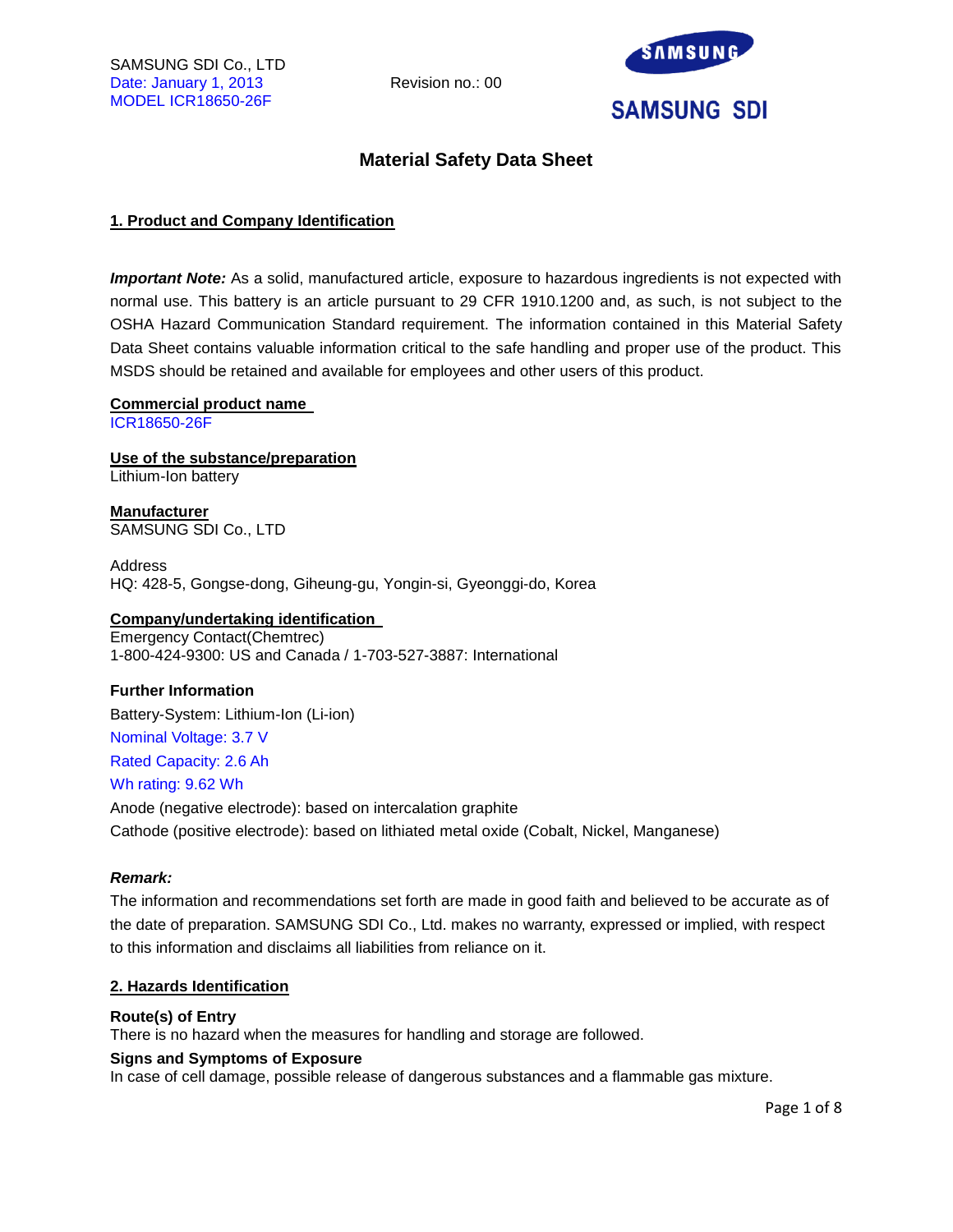

OSHA Hazard Communication: This material is not considered hazardous by the OSHA Hazard Communication Standard 29CFR 1910.1200.

| Carcinogenicity (NTP):  | Not listed |
|-------------------------|------------|
| Carcinogenicity (IARC): | Not listed |
| Carcinogenicity (OSHA): | Not listed |

# **Special hazards for human health and environment**

There is no hazard when the measures for handling and storage are followed. In case of cell damage, possible release of dangerous substances and a flammable gas mixture.

# **3. Composition/information on ingredients**

#### **Hazardous components**

| CAS-No.    | Chemical name                  | Quantity    |
|------------|--------------------------------|-------------|
| 1307-96-6  | Cobalt oxide                   | $< 30 \%$   |
| 1313-13-9  | Manganese dioxide              | $< 30 \%$   |
| 1313-99-1  | Nickel oxide                   | $< 30 \%$   |
| 7440-44-0  | Carbon                         | $< 30 \%$   |
|            | Electrolyte (*)                | $< 20 \%$   |
| 24937-79-9 | Polyvinylidene fluoride (PVdF) | $< 10 \%$   |
| 7429-90-5  | Aluminium foil                 | $2 - 10%$   |
| 7440-50-8  | Copper foil                    | $2 - 10 \%$ |
|            | Aluminium and inert materials  | $5 - 10%$   |

Full text of each relevant R phrase can be found in heading 16.

# **Further Information**

For information purposes:

(\*) Main ingredients: Lithium hexafluorophosphate, organic carbonates

Because of the cell structure the dangerous ingredients will not be available if used properly. During charge process a lithium graphite intercalation phase is formed.

| Mercury content: | $Hg < 0.1$ mg/kg       |
|------------------|------------------------|
| Cadmium content: | Cd < 1mg/kg            |
| Lead content:    | Pb <sub>10</sub> mg/kg |

# **4. First Aid Measures**

# **General information**

The following first aid measures are required only in case of exposure to interior battery components after damage of the external battery casing.

Undamaged, closed cells do not represent a danger to the health.

# **After inhalation**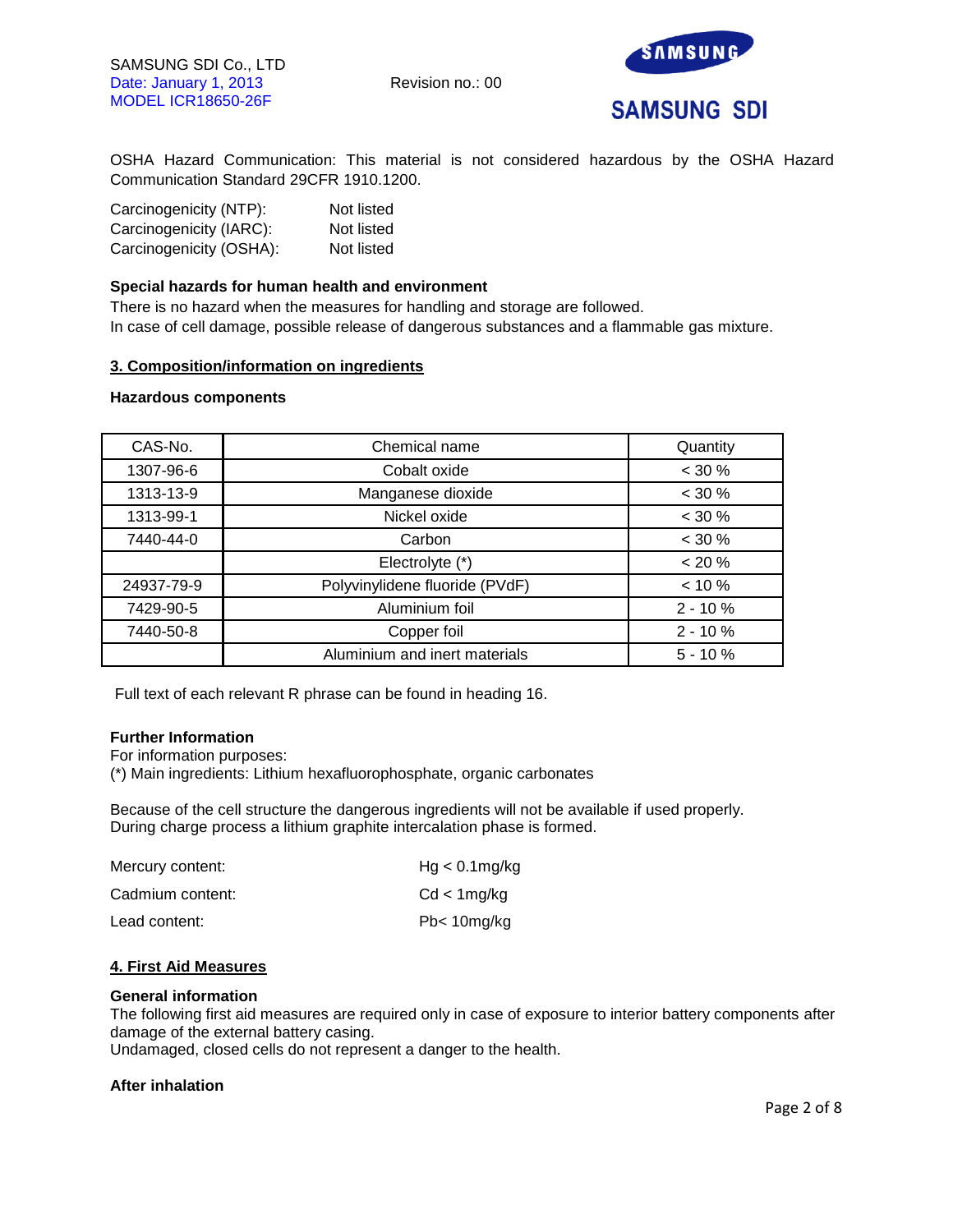

Ensure of fresh air. Consult a physician.

#### **After contact with skin**

In case of contact with skin wash off immediately with plenty of water. Consult a physician.

#### **After contact with eyes**

Rinse immediately with plenty of water, also under the eyelids, for at least 15 minutes. Seek medical treatment by eye specialist.

#### **After ingestion**

Drink plenty of water. Call a physician immediately.

#### **5. Fire Fighting Measures**

#### **Suitable extinguishing media**

Cold water and dry powder in large amount are applicable. Use metal fire extinction powder or dry sand if only few cells are involved.

#### **Special hazards arising from the chemical**

May form hydrofluoric acid if electrolyte comes into contact with water. In case of fire, the formation of the following flue gases cannot be excluded: Hydrogen fluoride (HF), Carbon monoxide and carbon dioxide.

#### **Protective equipment and precautions for firefighters**

Wear self-contained breathing apparatus and protective suit. Additional information If possible, remove cell(s) from fire fighting area. If heated above 125°C, cell(s) can explode/vent. Cell is not flammable but internal organic material will burn if the cell is incinerated.

# **6. Accidental Release Measures**

#### **Personal precautions**

Use personal protective clothing. Avoid contact with skin, eyes and clothing. Avoid breathing fume and gas.

#### **Environmental precautions**

Do not discharge into the drains/surface waters/groundwater. Methods for cleaning up/taking up Take up mechanically and send for disposal.

# **7. Handling and Storage**

# **Handling**

# **Advice on safe handling**

Avoid short circuiting the cell. Avoid mechanical damage of the cell. Do not open or disassemble. Advice on protection against fire and explosion Keep away from open flames, hot surfaces and sources of ignition.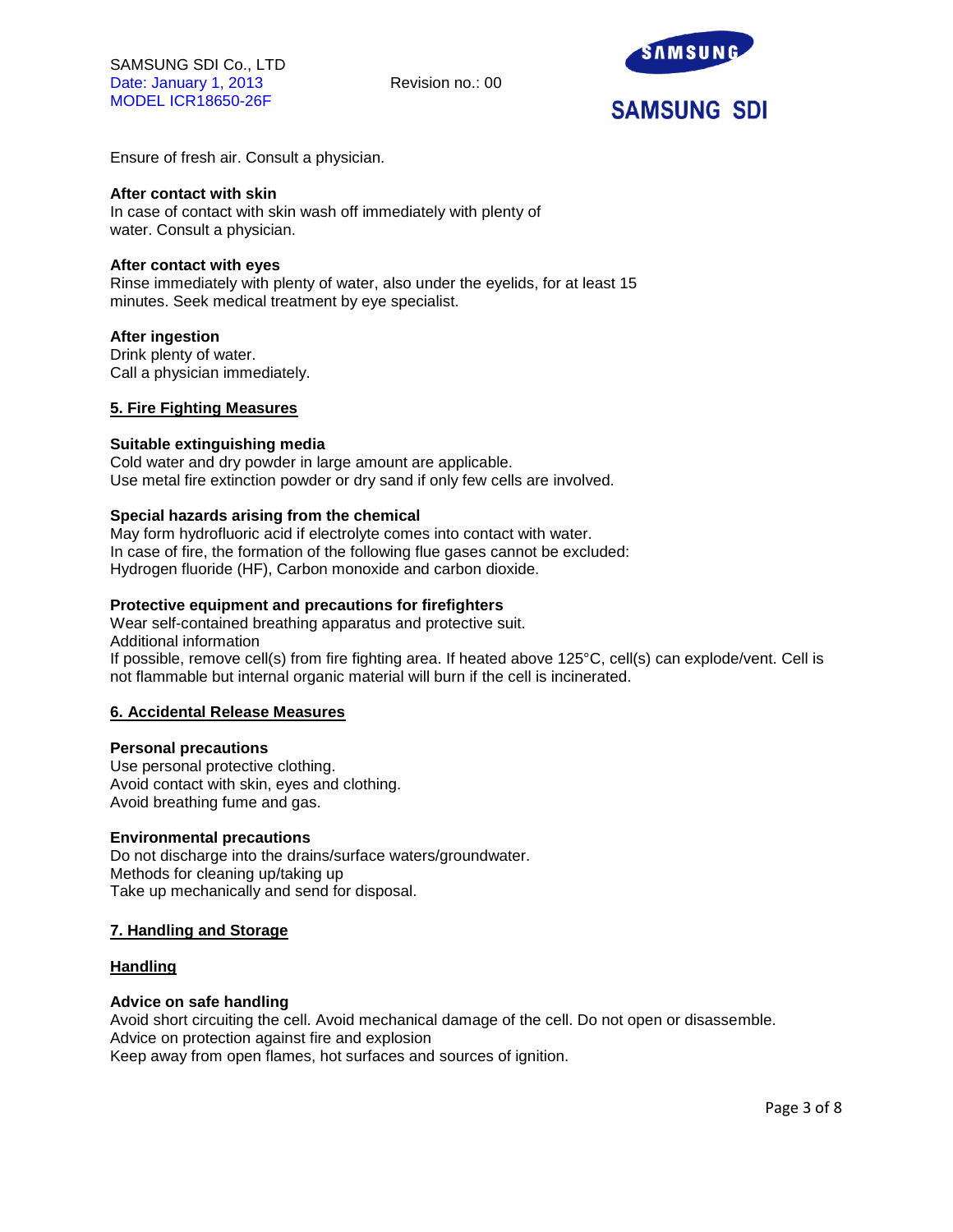

# **Storage**

# **Requirements for storage rooms and vessels**

Storage at room temperature (approx. 20°C) at approx. 20 60% of the nominal capacity (OCV approx. 3.6 - 3.9 V/cell). Keep in closed original container.

# **8. Exposure controls/personal protection Exposure limit values Exposure limits**

| Ingredient              | <b>Risk</b><br><b>Codes</b>                                                                  | <b>Safety</b><br><b>Description</b>                                 | <b>Hazard</b>                                          | <b>Exposure Controls/Personal Protection</b>                                                                                                                                                                                                                                                                                                                                                                                                    |
|-------------------------|----------------------------------------------------------------------------------------------|---------------------------------------------------------------------|--------------------------------------------------------|-------------------------------------------------------------------------------------------------------------------------------------------------------------------------------------------------------------------------------------------------------------------------------------------------------------------------------------------------------------------------------------------------------------------------------------------------|
| Cobalt oxide R22;R43;   | R50/53                                                                                       | S24;S37;S60;S61                                                     | Xn(Harmful)<br>N<br>(Dangerous for<br>the environment) | 0.1 mg/m3 (TWA)                                                                                                                                                                                                                                                                                                                                                                                                                                 |
| Manganese<br>(VI) oxide | R20/22                                                                                       | S <sub>25</sub>                                                     | Xn(Harmful)                                            | <b>Airborne Exposure Limits:</b><br>OSHA Permissible Exposure Limit (PEL):<br>5 mg/m3 Ceiling for manganese compounds<br>as Mn<br>ACGIH Threshold Limit Value (TLV):<br>0.2 mg/m3 (TWA) for manganese, elemental<br>and inorganic compounds as Mn                                                                                                                                                                                               |
| Nickel oxide            | R43,R49,<br>R <sub>53</sub>                                                                  | S45, S53, S61                                                       | T(Toxic)                                               | <b>Airborne Exposure Limits:</b><br>For Nickel, Metal and Insoluble Compounds,<br>as Ni:<br>- OSHA Permissible Exposure Limits (PEL) -<br>1 mg/m3 (TWA).<br>For Nickel, Elemental / Metal:<br>- ACGIH Threshold Limit Value (TLV) -<br>1.5 mg/m3 (TWA), A5 - Not suspected as a<br>human carcinogen.<br>For Nickel, Insoluble Compounds, as Ni:<br>- ACGIH Threshold Limit Value (TLV) -<br>0.2 mg/m3 (TWA), A1 - Confirmed human<br>carcinogen |
| Carbon                  | R36/37/3<br>8,<br>R36/37<br>R20, R10                                                         | S22;S24/25                                                          | F(Highly Flammable)<br>Xn(Harmful)<br>Xi(Irritant)     | <b>Airborne Exposure Limits:</b><br>OSHA Permissible Exposure Limits (PELs):<br>activated carbon (graphite, synthetic):<br>Total particulate = $15 \text{ mg/m}$ 3                                                                                                                                                                                                                                                                              |
| Aluminium<br>foil       | R <sub>17</sub> , R <sub>15</sub> ,<br>R36/38,<br>R65,R62,<br>R51/53,<br>R48/20,<br>R38,R11, | R10, R67, S7/8, S43, S26, S62<br>,S61, S36/37,<br>S33, S29, S16, S9 | F(Highly Flammable)<br>Xn(Harmful)<br>Xi(Irritant)     | <b>Airborne Exposure Limits:</b><br>OSHA Permissible Exposure Limit (PEL):<br>15 mg/m3 (TWA) total dust and 5 mg/m3<br>(TWA)<br>repairable fraction for Aluminum metal as Al<br>ACGIH Threshold Limit Value (TLV):<br>10 mg/m3 (TWA) Aluminum metal dusts                                                                                                                                                                                       |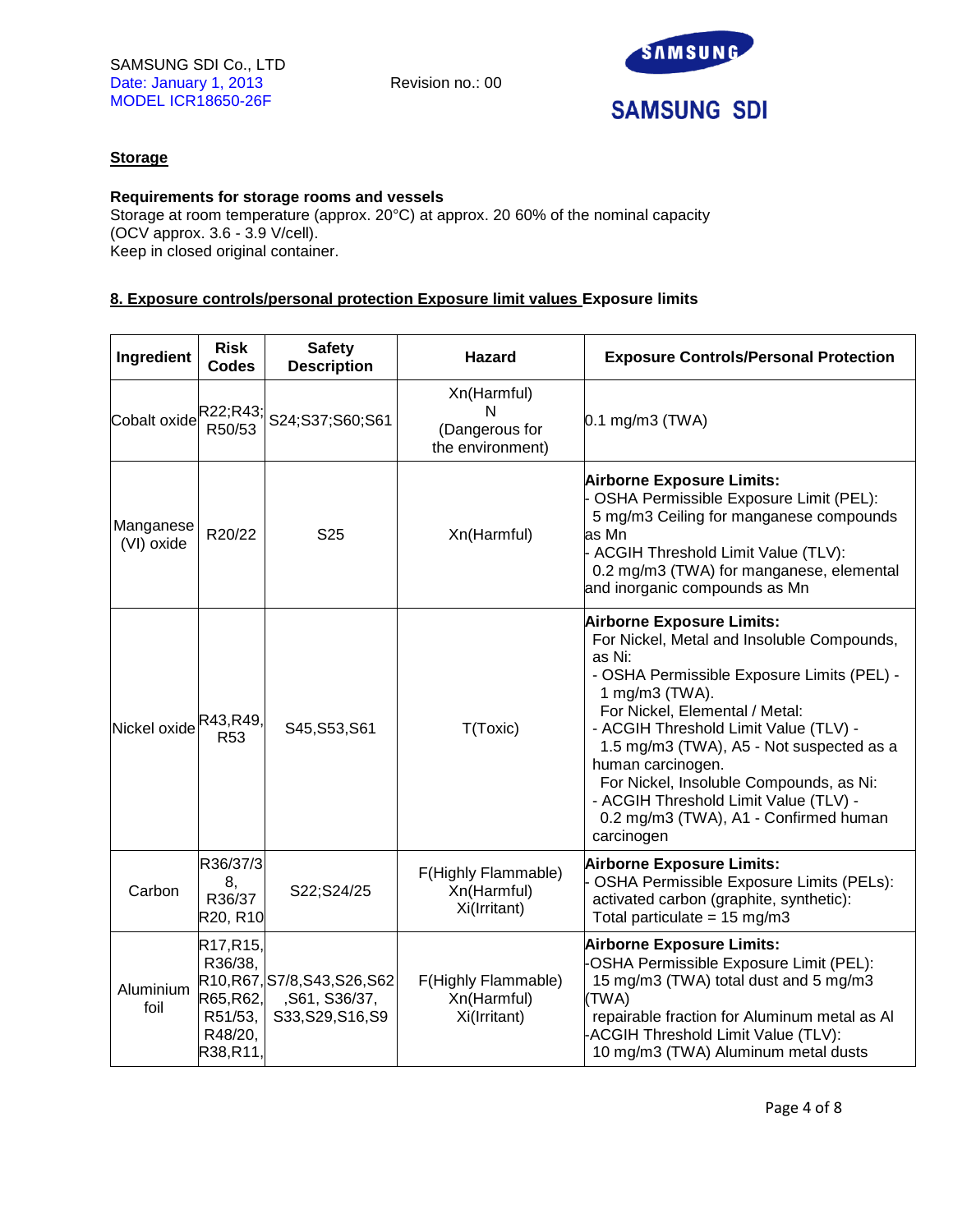

# **SAMSUNG SDI**

|                                       | R37 R38 | Copper foil $\begin{bmatrix} R11 & R36 \\ R2 & R3 \end{bmatrix}$ S5, S26, S16, S61,<br>S36/37 | F(Highly Flammable)<br>N(Dangerous for<br>the environment)<br>Xn(Harmful)<br>Xi(Irritant) | Copper Dust and Mists, as Cu:<br>- OSHA Permissible Exposure Limit (PEL) -<br>1 mg/m $3$ (TWA)<br>- ACGIH Threshold Limit Value (TLV) -<br>1 mg/m $3$ (TWA)<br>Copper Fume:<br>- OSHA Permissible Exposure Limit (PEL) -<br>$0.1 \text{ mg/m}$ 3 (TWA)<br>- ACGIH Threshold Limit Value (TLV) -<br>$0.2$ mg/m $3$ (TWA) |
|---------------------------------------|---------|-----------------------------------------------------------------------------------------------|-------------------------------------------------------------------------------------------|-------------------------------------------------------------------------------------------------------------------------------------------------------------------------------------------------------------------------------------------------------------------------------------------------------------------------|
| Polyvinylide<br>ne fluoride<br>(PVdF) |         | S22;S24/25                                                                                    |                                                                                           |                                                                                                                                                                                                                                                                                                                         |

# **Additional advice on limit values**

During normal charging and discharging there is no release of product.

# **Occupational exposure controls**

No specific precautions necessary.

# **Protective and hygiene measures**

When using do not eat, drink or smoke. Wash hands before breaks and after work.

# **Respiratory protection**

No specific precautions necessary. **Hand protection**  No specific precautions necessary.

#### **Eye protection**

No specific precautions necessary.

#### **Skin protection**

No specific precautions necessary.

# **9. Physical and Chemical Properties**

#### **Appearance**

| Form:  | Solid            |
|--------|------------------|
| Color: | Various          |
| Odor:  | <b>Odourless</b> |

# **Important health, safety and environmental information**

|  |  | Test method |
|--|--|-------------|
|--|--|-------------|

| pHValue:                | n.a. |
|-------------------------|------|
| Flash point:            | n.a  |
| Lower explosion limits: | n.a. |
| Vapour pressure:        | n.a. |
| Density:                | n.a. |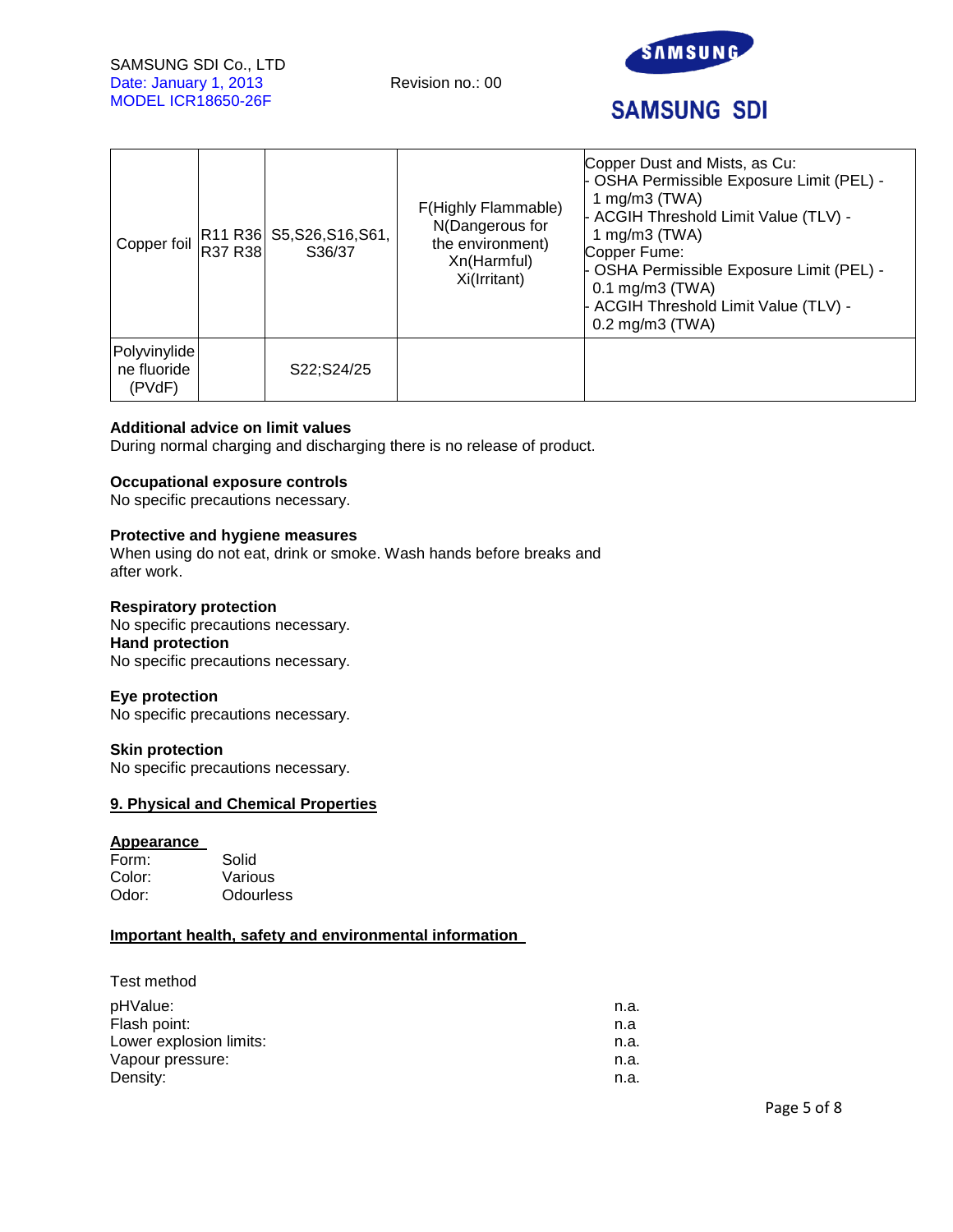

Water solubility: **Insolubility:** Insoluble Ignition temperature: n.a.

# **10. Stability and Reactivity USA, EU**

**Stability Stable** 

# **Conditions to avoid**

Keep away from open flames, hot surfaces and sources of ignition. Do not puncture, crush or incinerate.

#### **Materials to avoid**

No materials to be especially mentioned.

#### **Hazardous decomposition products**

In case of open cells, there is the possibility of hydrofluoric acid and carbon monoxide release.

# **Possibility of Hazardous Reactions**

Will not occur

# **Additional information**

No decomposition if stored and applied as directed.

#### **11. Toxicological Information**

#### **Empirical data on effects on humans**

If appropriately handled and if in accordance with the general hygienic rules, no damages to health have become known.

# **12. Ecological Information**

#### **Further information**

Ecological injuries are not known or expected under normal use. Do not flush into surface water or sanitary sewer system.

# **13. Disposal Considerations**

# **Advice on disposal**

For recycling consult manufacturer.

# **Contaminated packaging**

Disposal in accordance with local regulations.

# **14. Transport Information**

With regard to transport, the following regulations are cited and considered:

The International Civil Aviation Organization (ICAO) Technical Instructions, Packing Instruction 965, Section I B (2013-2014 Edition),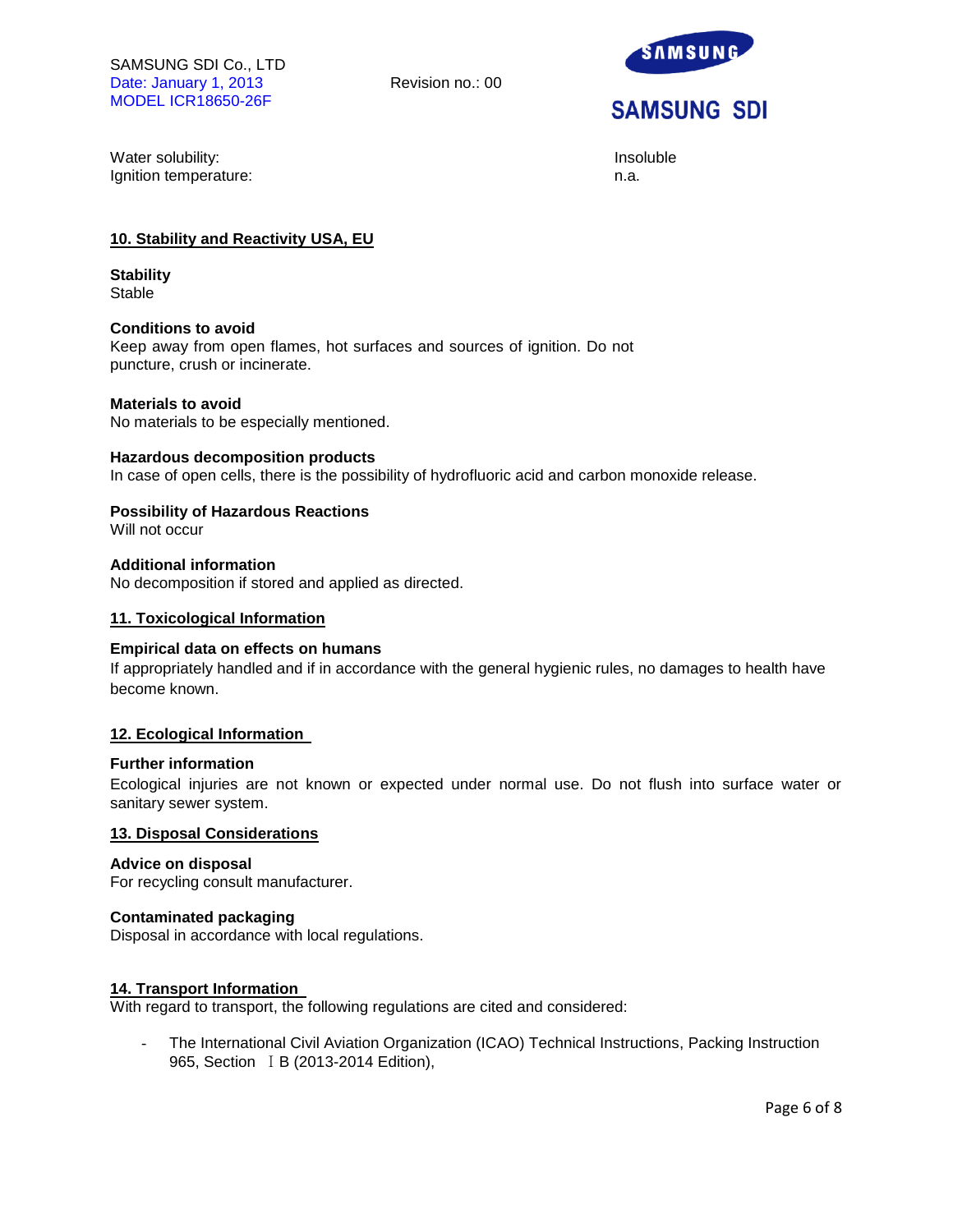

- The International Air Transport Association (IATA) Dangerous Goods Regulations, Packing Instruction 965, Section I B (54th Edition, 2013)
- The International Maritime Dangerous Goods (IMDG) Code (2010 Edition),
- US Harzardous Materials Regulations 49 CFR(Code of Federal Regulations) Sections 173-185 Lithium batterie and cells,
- The UN Recommendations on the Transport of Dangerous Goods, Manual of Tests and Criteria 38.3 Lithium batteries, Rev.5, Amend.1
- UN No. 3480

Our products are properly classified, described, packaged, marked, and labeled, and are in proper condition for transportation according to all the applicable international and national governmental regulations, not limited to the above mentioned. We further certify that the enclosed products have been tested and fulfilled the requirements and conditions in accordance with UN Recommendations (T1 – T8) on the Transport of Dangerous Goods Model Regulations and the Manual of Testes and Criteria.

|                 | Manual of Test and Criteria (38.3 Lithium battery) | <b>Test Results</b> | Remark |
|-----------------|----------------------------------------------------|---------------------|--------|
| No.             | Test item                                          |                     |        |
| T <sub>1</sub>  | <b>Altitude Simulation</b>                         | Pass                |        |
| T <sub>2</sub>  | Thermal Test                                       | Pass                |        |
| T3              | Vibration                                          | Pass                |        |
| $\overline{14}$ | Shock                                              | Pass                |        |
| T <sub>5</sub>  | <b>External Short Circuit</b>                      | Pass                |        |
| T <sub>6</sub>  | Impact                                             | Pass                |        |
| T7              | Overcharge                                         | Pass                |        |
| T8              | <b>Forced Discharge</b>                            | Pass                |        |

# **Test results of the UN Recommendation on the Transport of Dangerous Goods**

# **15. Regulatory Information**

# **U.S. Regulations**

# **National Inventory TSCA**

All of the components are listed on the TSCA inventory.

# **SARA**

To the best of our knowledge this product contains no toxic chemicals subject to the supplier notification requirements of Section 313 of the Superfund Amendments and Reauthorization Act (SARA/EPCRA) and the requirements of 40 CFR Part 372.

# **Regulatory information EU**

# **Labeling**

#### **Hazardous components which must be listed on the label**  As an article the product does not need to be labeled in accordance with EC directives or respective national laws.

**EU regulatory information**  1999/13/EC (VOC): 0 %

**16. Other Information**

**Hazardous Materials Information Label (HMIS)**  Health: 0 Flammability: 0